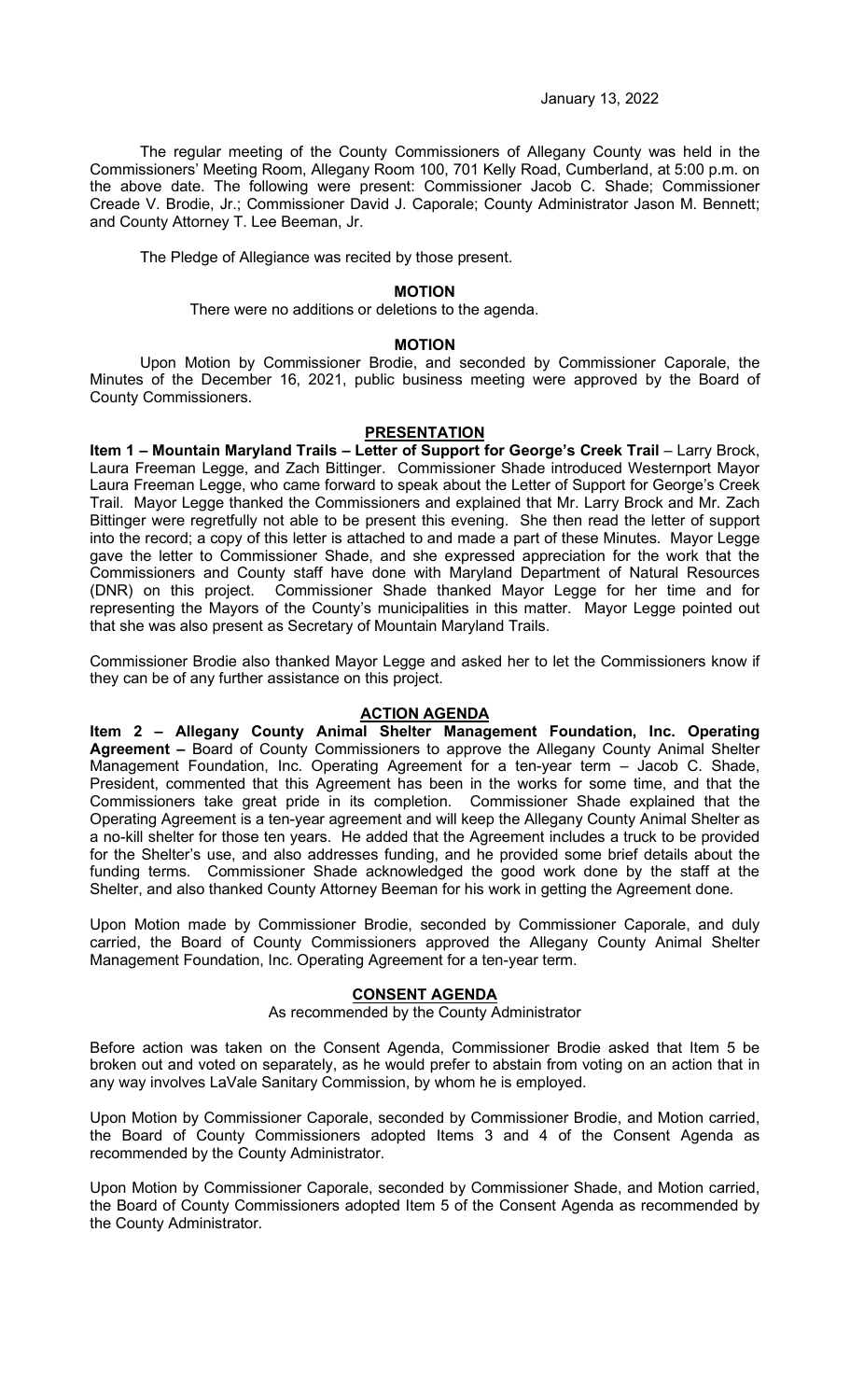### **Vote on Item 5:**

### **Commissioner Caporale: Aye Commissioner Brodie: Abstain Commissioner Shade: Aye**

Upon Motion by Commissioner Brodie, seconded by Commissioner Caporale, and Motion carried, the Board of County Commissioners adopted Items 6 through 10 of the Consent Agenda as recommended by the County Administrator.

**Item 3 – Encroachment Agreement – Kelly Road Recycling Relocation –** Board of County Commissioners approved the execution of an Encroachment Agreement with the Mayor and City Council of Cumberland to allow the County to relocate its recycling area from Riverside Avenue to Kelly Road, and authorized the President of the County Commissioners to sign.

**Item 4 – Purchase of Used Bobcat Loader –** Board of County Commissioners authorized the Department of Public Works to purchase one used Bobcat L65 Loader from American Rent All in the amount of \$69,010.

**Item 5 – Braddock Run – Jennings Run Sewage Conveyance Improvements Locust Grove Force Main and LaVale Water Main Replacement Project Bid Award –** Board of County Commissioners approved the award of the Braddock Run-Jennings Run Sewage Conveyance Improvements Locust Grove Force Main and LaVale Water Main Replacement Project to Carl Belt, Inc., Cumberland, Maryland, in the amount of \$6,622,397.25, and authorized the President of the County Commissioners to sign any and all necessary contract agreements and funding documents.

**Item 6 – Combined County Criminal Investigation (C3I) Unit American Rescue Plan Funding –** Board of County Commissioners approved funding from the American Rescue Plan funds in the amount of \$25,000 for the C3I unit to purchase technology and software to improve their operational capacity and mitigate the spread of Covid-19.

**Item 7 – Cumberland Economic Development Corporation Board of Directors Appointment –** Board of County Commissioners approved the appointment of Nathan D. Price, Senior Project Manager, to become a member on the Cumberland Economic Development Corporation Board of Directors.

**Item 8 – Laboratory Services Agreement with Aeon Technologies, LLC –** Board of County Commissioners authorized the President of the County Commissioners to execute a Laboratory Services Agreement with Aeon Technologies, LLC, for the purpose of providing drug screening services.

**Item 9 – Region 1 Emergency Medical Services Advisory Council Appointments –** Board of County Commissioners approved the re-appointments of Alison Robinson, Kathy Condor and Todd Dyche to the Region 1 Emergency Services Advisory Council. Their terms will expire January 15, 2025. Also, appointed Wendy Helms and Shannon Adams whose terms will expire January 15, 2025, appointed Jennifer Ritchie whose term will expire January 15, 2024, and appointed Scott Flaskamp whose term will expire January 15, 2023.

**Item 10 – Community Promotions – Hogs and Patriots Foundation Recruitment Day –** Board of County Commissioners authorized the Finance Department to remit \$1,000 from the Community Promotions Account to support the Hogs and Patriots Foundation to hold a Recruitment Day for Local Fire Departments, EMS Crews, Law Enforcement, and Military Recruiters to come and set up their equipment and provide demonstrations of what they do to try and fill some of the necessary vacancies these agencies/departments have.

**County Administrator Jason Bennett** had no further comments to add at this evening's meeting.

**County Attorney Lee Beeman** had no further comments to add at this evening's meeting.

**Commissioners' statements, comments, recognition –**

**Commissioner David Caporale** had no further comments to add at this evening's meeting.

**Commissioner Creade Brodie** had no further comments to add at this evening's meeting.

**Commissioner Jacob Shade** thanked Cumberland CEDC for inviting the County to be on their Board.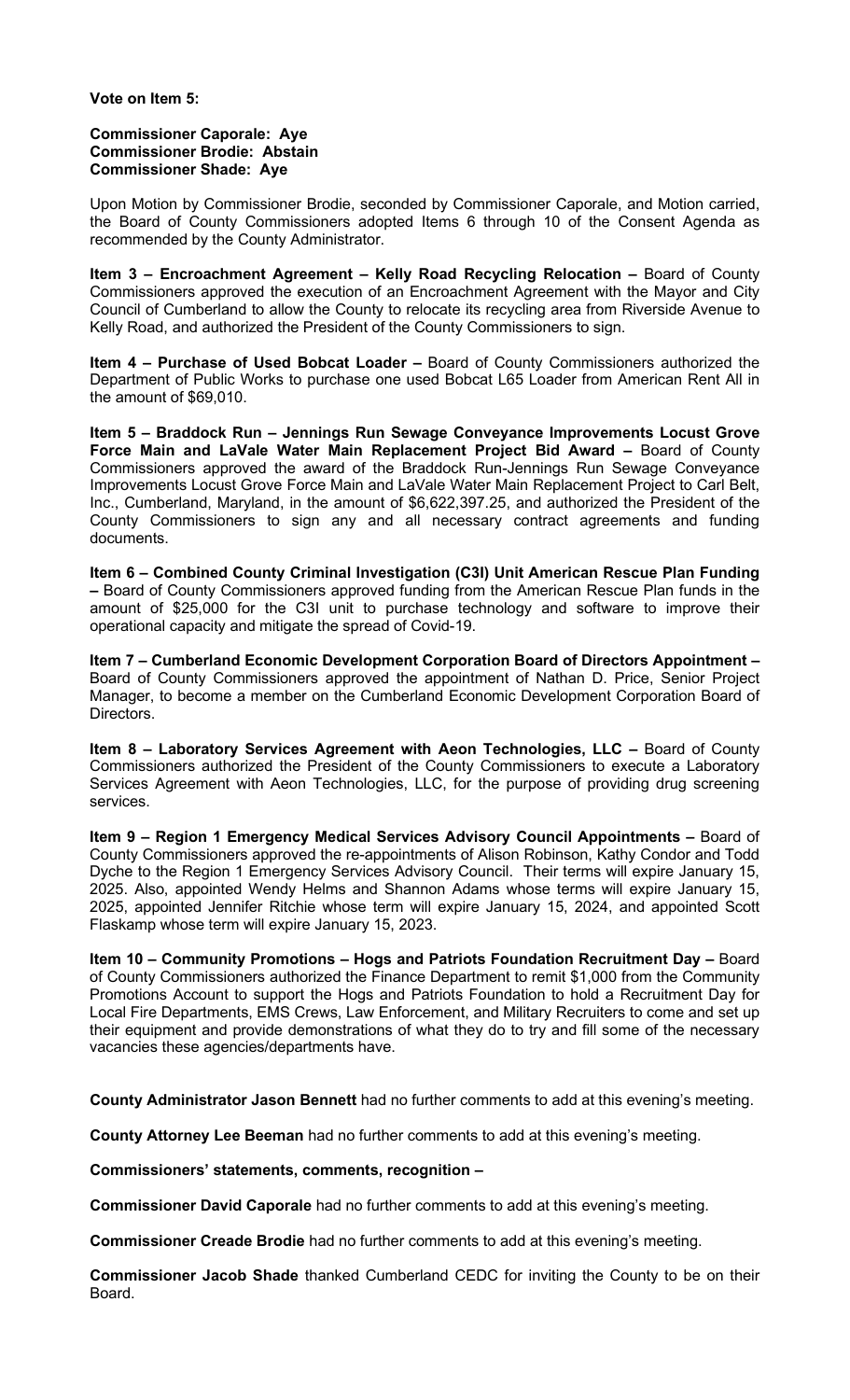Commissioner Shade also stated that in spite of talk about shutdowns and mandates regarding Covid, Allegany County Government has no plans for any further restrictions or lockdowns. He urged everyone to be smart, careful, and safe.

**Constituents –** In order of sign-up sheet (No one signed up to speak at this evening's meeting).

# **Reminders/Upcoming Meetings –**

**Next Public Business Meeting –** Thursday, January 27, 2022, 5:00 p.m.

**Announcement –** Christmas Tree Recycling Sites (See News Release)

**Announcement –** Allegany County Government Schedule (See News Release)

### **ADJOURNMENT:**

There being no further business to come to the attention of the Board, the meeting was adjourned at 5:10 p.m.

> $\overline{\phantom{a}}$  , which is a set of the set of the set of the set of the set of the set of the set of the set of the set of the set of the set of the set of the set of the set of the set of the set of the set of the set of th Jacob C. Shade, President

True Copy Attest:

 $\overline{\phantom{a}}$  , which is a set of the set of the set of the set of the set of the set of the set of the set of the set of the set of the set of the set of the set of the set of the set of the set of the set of the set of th Cynthia A. Young Recording Secretary